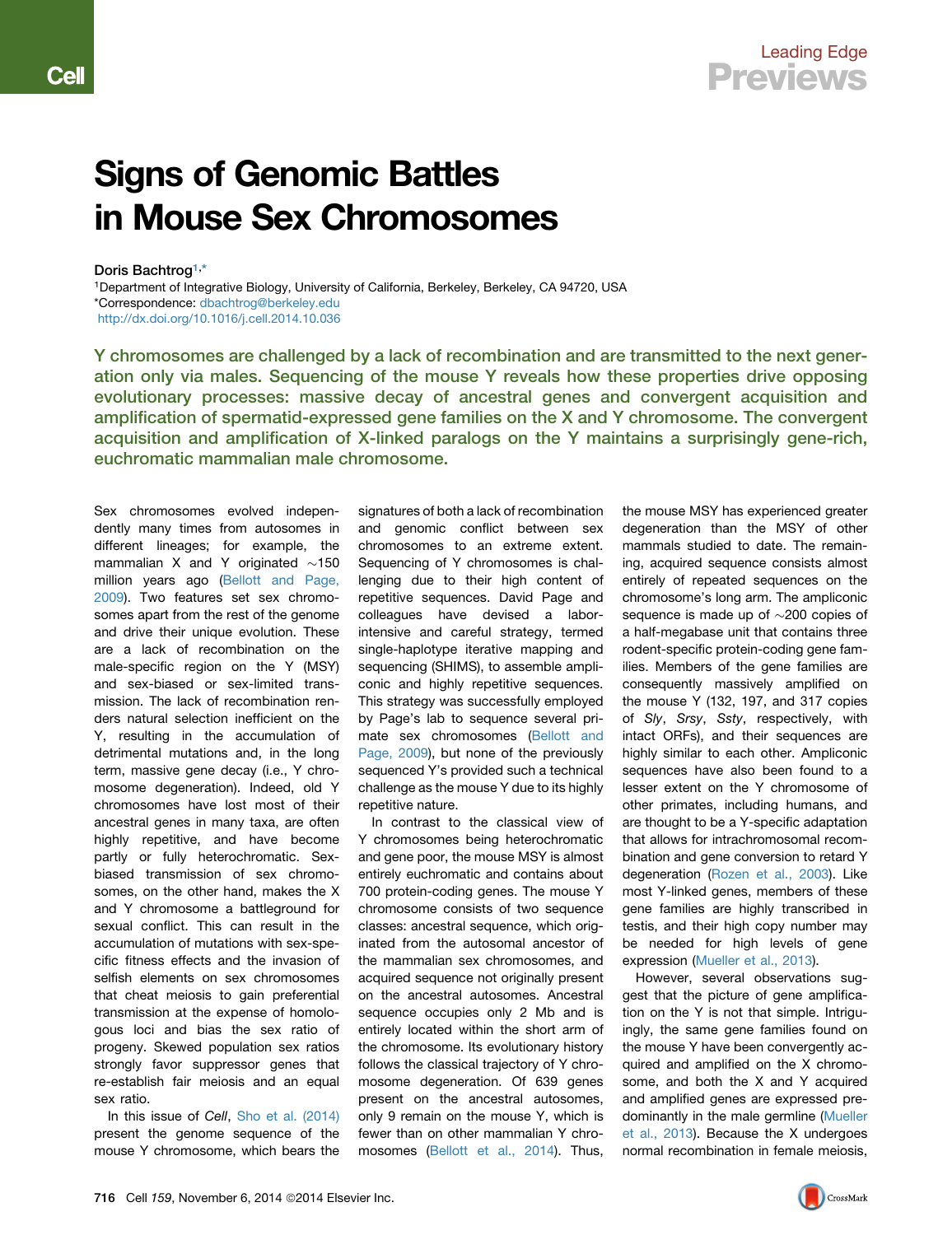accumulation of amplicons on the X is unlikely for the benefit of allowing gene conversion among gene family members. In addition, gene amplification of these gene families had comparatively little effect on transcript abundance among species that differ in their copy number of gene families ([Ellis](#page-2-3) [et al., 2011\)](#page-2-3). What then would be driving the convergent coamplification of testis-expressed gene families on both the X and the Y?

Genomic conflict between the X and the Y chromosome during spermatogenesis to increase their transmission (i.e., meiotic drive) might be responsible for the observed expansion of sex-linked spermatid-expressed genes in mouse. Males with a partial deletion of the long arm of the Y produce offspring with a sex ratio skewed toward females, suggesting that this arm encodes a factor suppressing sex ratio distortion [\(Cocquet et al., 2009](#page-1-2)).

Detailed molecular analysis of the *Sly* and closely related X-linked *Slx*/*Slxl1* gene family provides strong support for segregation distortion as a major force driving gene acquisition and amplification on the mouse X and Y. In particular, *Sly* is essential for normal spermatogenesis, and *Sly*-deficient male lab mice have reduced fertility, show widespread overexpression of X-linked postmeiotic genes, including *Slx*/*Slxl1*, and produce female-biased litters ([Cocquet et al.,](#page-1-2) [2009\)](#page-1-2). In contrast, deficiency of *Slx*/ *Slxl1* reduces male fertility and results in male-biased litters [\(Cocquet et al.,](#page-1-3) [2012\)](#page-1-3), and simultaneous knockdown of all three genes significantly improves fertility, returns expression of sex-linked genes to wild-type levels, and restores equal sex ratio [\(Cocquet et al., 2012\)](#page-1-3). These antagonistic interactions suggest that *Slx*/*Slxl1* and *Sly* are involved in an intragenomic conflict, and an evolutionary arms race between segregation distorter and repressor may drive their dramatic copy number expansion and

<span id="page-1-4"></span>

### Figure 1. Why Convergent Acquisition and Amplification of Genes on Mouse X and Y Chromosomes May Occur, Yielding a Gene-Rich Euchromatic Mammalian Y Chromosome

(A) Model of recurrent bouts of coevolution between sex ratio distorters and suppressors. A sex ratio distorter on the X chromosome (*Slx*) that incapacitates Y-bearing sperm (indicated by arrow and transparent sperm) invades the population, skewing the population sex ratio. This creates a selective advantage to evolve a Y-linked suppressor (*Sly*) that is resistant to the distorter (indicated by repression line). Increased copy number of *Slx* can increase its ability to drive against the Y chromosome, and the Y will respond by increasing the copy number of *Sly* to neutralize the effects of increased *Slx*-dose.

(B) Coevolution of sex ratio distorters and suppressors may contribute to F1 male hybrid sterility in crosses between *M. m. musculus* mothers and *M. m. domesticus* fathers, which differ in their copy number *for Slx/Slxl1* and *Sly* genes.

> perhaps amplification of several other X- and Y-linked genes in mice ([Figure 1A](#page-1-4)). The phylogenetic pattern of *Slx*/*Slxl1* and *Sly* amplification is consistent with this meiotic drive scenario, i.e., they were first convergently acquired on sex chromosomes in the Palaearctic mouse clade, and closely related species differ dramatically in copy number ([Ellis et al.,](#page-2-3) [2011](#page-2-3)).

The occurrence of sex ratio distortion in a population can often be transient and can easily escape notice, but recurrent bouts of sex ratio meiotic drive and its subsequent suppression can have important consequences on sex chromosome biology and speciation [\(Meiklejohn and](#page-2-4) [Tao, 2010\)](#page-2-4). For example, they can lead to incompatibilities that cause sterility in hybrids and thus might contribute to reproductive isolation between species. Intriguingly, F1 hybrid sterile males produced by asymmetric crosses between *M. m. musculus* mothers and *M. m. domesticus* fathers display sperm differentiation defects and widespread overex-

pression of X-linked genes, mimicking the phenotype of *Sly*-deficient mice [\(Good](#page-2-5) [et al., 2010](#page-2-5)); males from the reciprocal cross are fertile. Sterile F1 males with a *M. m. musculus* X chromosome and *M. m. domesticus* Y have an excess of *Slx*/*Slxl1* copies compared to *Sly* copies (i.e., estimated copy number for *Slx*/*Slxl1* and *Sly* on the X and Y are about 50 copies for *M. m. domesticus* and about 100 copies for *M. m. musculus*; [Ellis](#page-2-3) [et al., 2011\)](#page-2-3), and the relative deficiency in the number of *Sly* copies may contribute to F1 male hybrid sterility [\(Figure 1](#page-1-4)B) and could explain the observed overexpression of X-encoded genes and associated sperm defects and infertility.

Having the full mouse Y chromosome sequence in hand will aid in the molecular dissection of function of other gene families on the mouse sex chromosomes, and further sequenc-

ing of other species' sex chromosomes should allow reconstruction of their evolutionary history. Detailed molecular and evolutionary analysis should shed light on the role that genetic conflict over sex chromosome transmission has played to shape the evolution of sex chromosome gene content and epigenetic regulation, as well as its contribution to hybrid sterility between species.

#### <span id="page-1-0"></span>**REFERENCES**

<span id="page-1-1"></span>Bellott, D.W., and Page, D.C. (2009). Cold Spring Harb. Symp. Quant. Biol. *74*, 345–353.

Bellott, D.W., Hughes, J.F., Skaletsky, H., Brown, L.G., Pyntikova, T., Cho, T.J., Koutseva, N., Zaghlul, S., Graves, T., Rock, S., et al. (2014). Nature *508*, 494–499.

<span id="page-1-3"></span><span id="page-1-2"></span>Cocquet, J., Ellis, P.J., Yamauchi, Y., Mahadevaiah, S.K., Affara, N.A., Ward, M.A., and Burgoyne, P.S. (2009). PLoS Biol. *7*, e1000244.

Cocquet, J., Ellis, P.J., Mahadevaiah, S.K., Affara, N.A., Vaiman, D., and Burgoyne, P.S. (2012). PLoS Genet. *8*, e1002900.